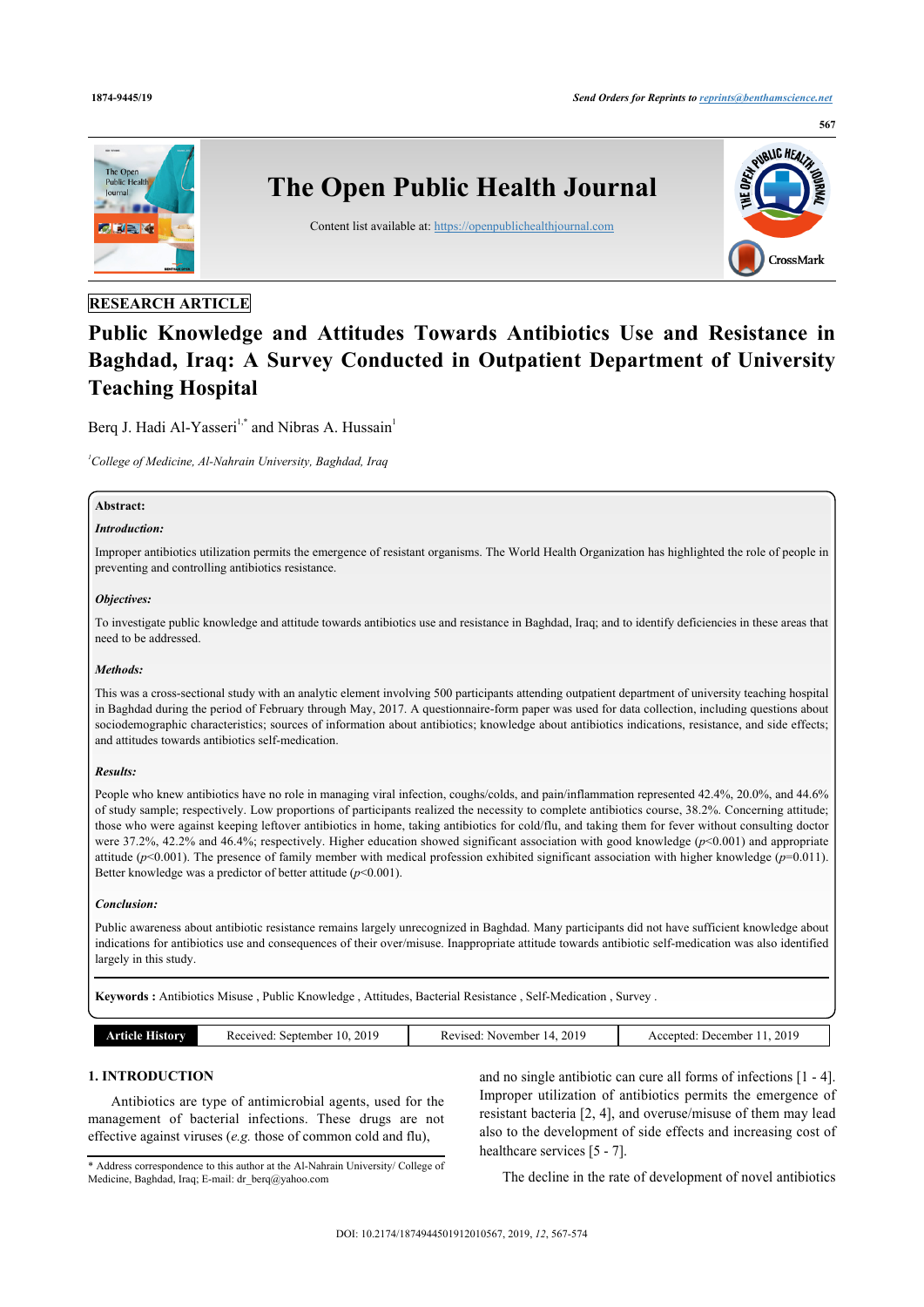to face the threat of resistance has generated public health challenge to policy makers, healthcare providers, and the beneficiaries around the world [[7](#page-6-4), [8\]](#page-6-5). In Europe, for example, approximately 25,000 patients die each year from infections due to multidrug-resistant organisms. These infections lead also to more health expenses and loss of productivity of at least  $\epsilon$  1.5 billion per year [[9](#page-6-6)]. In the United States, at least 2 million people become infected each year with antibiotic-resistant bacteria and nearly 23,000 of them die as a direct result of associated infections. The estimated direct annual healthcare cost of antibiotic resistance for US health system is more than \$20 billion, with additional indirect cost to society of \$35 billion due to lost productivity [[10\]](#page-6-7). This trend is expected to continue until rational use of antibiotics is applied effectively, unnecessary usage is avoided, and solution is found to resistance dilemma [\[7,](#page-6-4) [8\]](#page-6-5).

The World Health Organization (WHO) has highlighted the role that can be played by general people to prevent and control the spread of resistance, and several key elements were identified: i) using antibiotics only when prescribed by a certified health professional; ii) never demanding antibiotics if health worker finds there is no need for them; iii) steady follow-up to advice of health worker when using antibiotics; and iv) avoiding share or use of leftover antibiotics[[11\]](#page-6-8). Nevertheless, a large amount of evidence worldwide has showed widespread defects in population knowledge and attitude about antibiotics which affect their usage [\[12](#page-6-9) - [18\]](#page-6-10).

Despite the availability of considerable reports on population awareness and perception about antibiotics utilization and resistance from different countries [[19\]](#page-6-11), there is a shortage in information about this issue from Iraq. This study has been conducted to explore this field among individuals attending outpatient department in university teaching hospital in the capital, Baghdad. It aims to investigate public knowledge and attitude towards antibiotics use and resistance; and to identify deficiencies in these areas that need to be addressed.

### **2. METHODS**

This was a cross-sectional study with an analytic element, performed in Kadhimiya Teaching Hospital, Baghdad-Iraq; during the period of February through May, 2017. This hospital is one of the largest public hospitals in Iraq and its catchment area involves wide region of capital Baghdad. The study involved persons of either sex attending outpatient clinics of hospital during time of data collection. Face to face interview was implemented with participants, using paper-based questionnaire. Convenience method of sampling was adopted and sample size of 500 individuals was selected. This sample gives more than 95% confidence level and less than 5% margin of error. To be included, the person should be  $\geq$ 18 years, know the meaning of term 'antibiotic', and accepted to participate. Seriously ill individuals for whom it would be difficult to reply, confused or cognitively impaired ones were not included. Those who were doctors, pharmacists or medical students were excluded to prevent potential bias.

#### **2.1. Study Instrument**

The study tool was developed by reviewing similar

questionnaires in previous literatures. It was prepared primarily in English and translated later to Arabic language, using forward-backward translation method. The questionnaire involved three sections: *First section* (respondent information) contained questions inquiring about socio-demographic characteristics (gender, age, education, marital status, and occupation); and other related details like the presence of person with medical profession in family and main source from which the respondent draws its information about antibiotics. Education was categorized as none (incomplete primary education), primary (completed primary education), secondary (completed general or vocational education), or tertiary (completed university, or higher education). *Second section* (knowledge part) contained 14 statements assessing the knowledge about antibiotics in three fields: role of antibiotics - 5 items, resistance - 5 items, dangers/side effects - 4 items. Choices for response included (yes/ no/ do not know). One mark was scored for right answer, while no mark was given to wrong answer and those who did not know. The total knowledge score for each participant was calculated by summing the number of correct responses to all statements. *Third section* (attitude part) contained 6 statements assessing attitude of respondents towards self-medication with antibiotics. Choices for response included (agree/ disagree/ not sure). One mark was scored for appropriate response, while no mark was given to inappropriate one and those who were not sure. Total participant's attitude score was the sum of appropriate responses from all statements.

The study instrument was pre-tested on a sample of 30 individuals to know the time needed to fill it; figure out any difficult, sensitive, unclear, or unneeded questions; and make it more suitable and acceptable for individuals in our community. Minor changes were made on the original version after this pilot process. Those individuals who participated in the pilot project were not involved within the final sample.

#### **2.2. Ethical Consideration**

Ethics approval was obtained from Ethics Review Board in Al.Nahrain College of Medicine. Informed oral consent was obtained from all participants as it is found to be more accepted by them in the preliminary pilot test. The ethical committee agreed to this method after making sure that proper privacy procedures will be followed, and the study subject does not contain socially prohibited issues or untouchable topics in Iraqi society. At each working day, the researchers selected random sample of participants and interviewed them individually to ensure that data collectors were fully committed in obtaining oral consent. A full explanation of the reason and nature of the study was explained to participants. They were clearly assured that their participation is voluntary and any data obtained would be treated confidentially and for the purpose of research only.

#### **2.3. Statistical Analysis**

The SPSS software program, version 20, was used for all computerized statistical analyses. The results were expressed as mean  $\pm$  SD (standard deviation), or as frequency and percentage. Associations between personal baseline variables (independent) and mean participants' knowledge/ attitude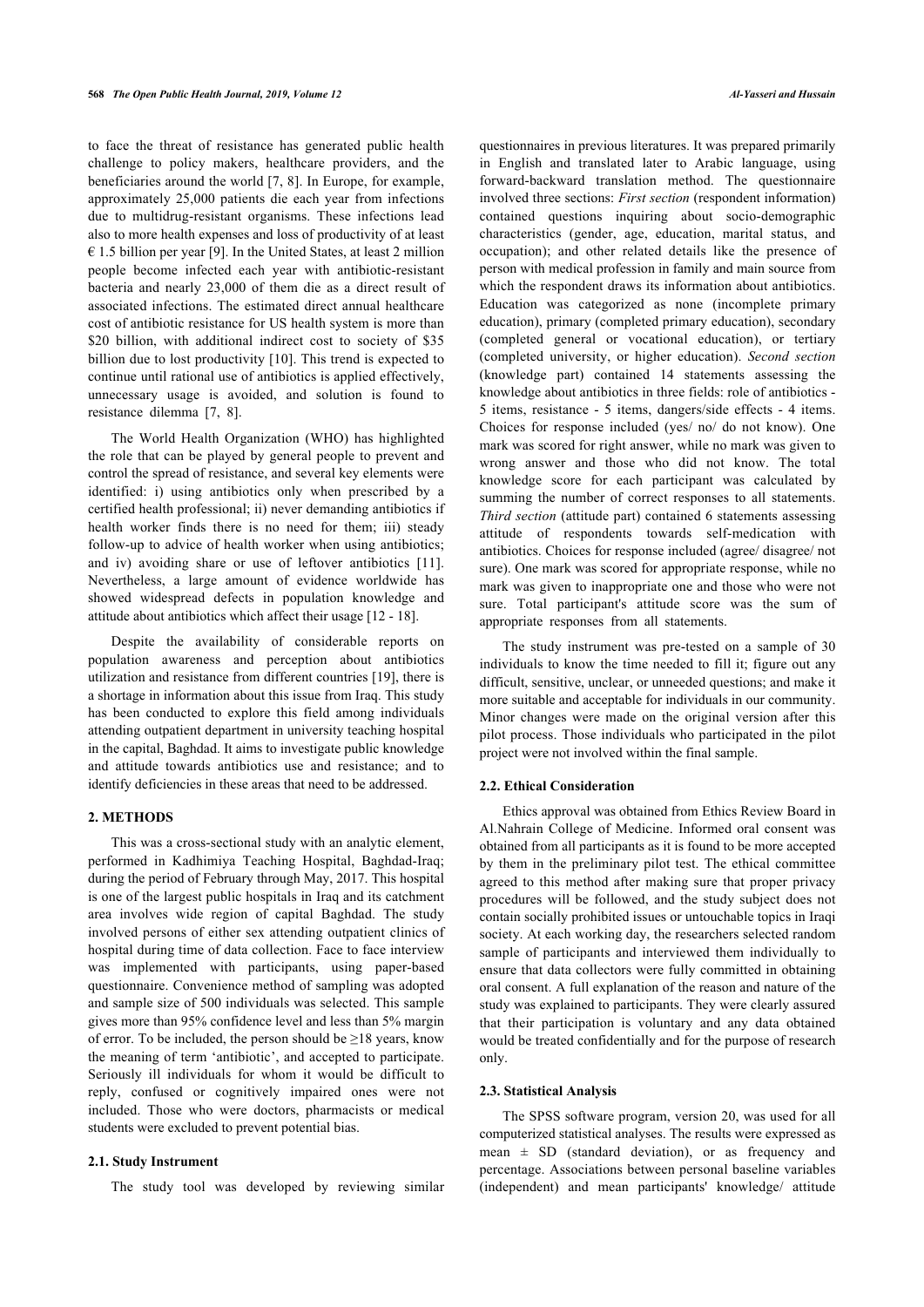scores (dependent) were calculated by using *t*- test or analysis of variance (ANOVA) test. Multiple linear regression model was further applied for those variables that exhibited significant association with knowledge and/or attitude in univariate analysis. Spearman correlation test was used to estimate the relation between knowledge and attitude. Correlation between related statements was examined using Chi-square test. Two-tailed tests were used, and a *P -* value ≤0.05 was considered to be statistically significant.

# **3. RESULTS**

The mean age of study sample was  $35.1\pm11.9$  years and there was slightly higher proportion of men (53.6%). More than half of participants possessed at least secondary education certificate. At study time, 277 (55.4%) had certain work whether governmental, private or other kind; 74 (14.8%) were students; and the remaining 149 (29.8%) were without work (i.e. housewives, jobless and retired). Those who were married represented (61.0%), while the remaining was singles (30.0%), widowed  $(6.6\%)$ , or divorced  $(2.4\%)$ .

Less than half of participants depended on professional persons as their main source for information about antibiotics.

# <span id="page-2-0"></span>**Table 1. Baseline characteristics of study sample.**

These persons were physicians and pharmacists for (30.2%) and (17.0%) of participants, respectively. The remainders depended on the information obtained through self-experience with illnesses (21.8%), media/internet (21.4%), and family/friends (9.6%). The presence of family member with medical profession was reported by 50.6%. Table **[1](#page-2-0)** outlines baseline characteristics of the study sample.

Table**2** reveals knowledge statements about antibiotics used in the current survey along with the percentage of respondents with correct answers. Some statements showed high proportion of incorrect response with less than half of participants reached to true answer. In subsection concerning antibiotics role; the number of these statements were three (treat viral infection, work on most coughs and colds, and relieve pain/ inflammation). With regard to resistance, two statements were identified (human could resist antibiotics, and the necessity to complete full antibiotics course even if symptoms improve). Another two statements were found in the subsection of antibiotics dangers/ side effects (some antibiotics are harmful to teeth of children, and antibiotics do not kill good bacteria on skin and in gut). In this table, additionally, the percentages of right response for comparable statements in former studies were mentioned for comparison.

| Character                                                                  | Frequency $(\% )$ |
|----------------------------------------------------------------------------|-------------------|
| Total number                                                               | 500 (100)         |
| Age group                                                                  |                   |
| 18 - 25 yr.                                                                | 139 (27.8)        |
| $26 - 35$ yr.                                                              | 145 (29.0)        |
| $36 - 45$ yr.                                                              | 120(24.0)         |
| $\geq$ 46 yr.                                                              | 96(19.2)          |
| Men gender                                                                 | $268(53.6\%)$     |
| <b>Education</b> level                                                     |                   |
| - None                                                                     | 21(4.2)           |
| - Primary                                                                  | 180(36.0)         |
| - Secondary                                                                | 161(32.2)         |
| - Tertiary                                                                 | 138 (27.6)        |
| Those who obtained information about antibiotics from professional sources | 236 (47.2)        |
| Those with a member in their family of medical profession                  | 253(50.6)         |

# <span id="page-2-1"></span>**Table 2. The proportion of correct answers for knowledge statements in current study, compared to that of comparable statements from other studies.**

| <b>Statement</b><br>(Correct answer)                              | <b>Current</b><br>study Iraq<br>$(\%)$<br>$N = 500$ | Awad et al<br>[16] Kuwait<br>(%)<br>$N = 680$ | Shehadeh et<br>$al$ [17]<br>Jordan<br>$(\%)$<br>$N = 1141$ |  | Lim et al $[18]$<br>Malysia $(\% )$<br>$N = 401$ | Carter et al<br>$[19]$ USA<br>$(\%)$<br>$N = 215$ | Andre' et al<br>[20] Sweden<br>$(\%)$<br>$N = 747$ |  |  |
|-------------------------------------------------------------------|-----------------------------------------------------|-----------------------------------------------|------------------------------------------------------------|--|--------------------------------------------------|---------------------------------------------------|----------------------------------------------------|--|--|
| <b>Antibiotic Role</b>                                            |                                                     |                                               |                                                            |  |                                                  |                                                   |                                                    |  |  |
| 1. Kill bacteria (Yes)                                            | 91.6                                                | 66.5                                          | $---$                                                      |  | 78.3                                             | 90.0                                              | 77.2                                               |  |  |
| 2. Treat viral infections $(No)$                                  | 42.4                                                | 29.8                                          | $- - -$                                                    |  | 17.0                                             | 65.0                                              | 73.2                                               |  |  |
| 3. Work on most coughs/colds $(No)$                               | 20.0                                                | 25.2                                          | ---                                                        |  | 18.0                                             | 64.0                                              |                                                    |  |  |
| 4. Relieve pain/ swelling $(No)$ .                                | 44.6                                                | $- - -$                                       | $- - -$                                                    |  | 30.9                                             | $---$                                             | ---                                                |  |  |
| 5. Different antibiotics are used for different diseases<br>(Yes) | 69.6                                                | 74.5                                          | ---                                                        |  | ---                                              | ---                                               |                                                    |  |  |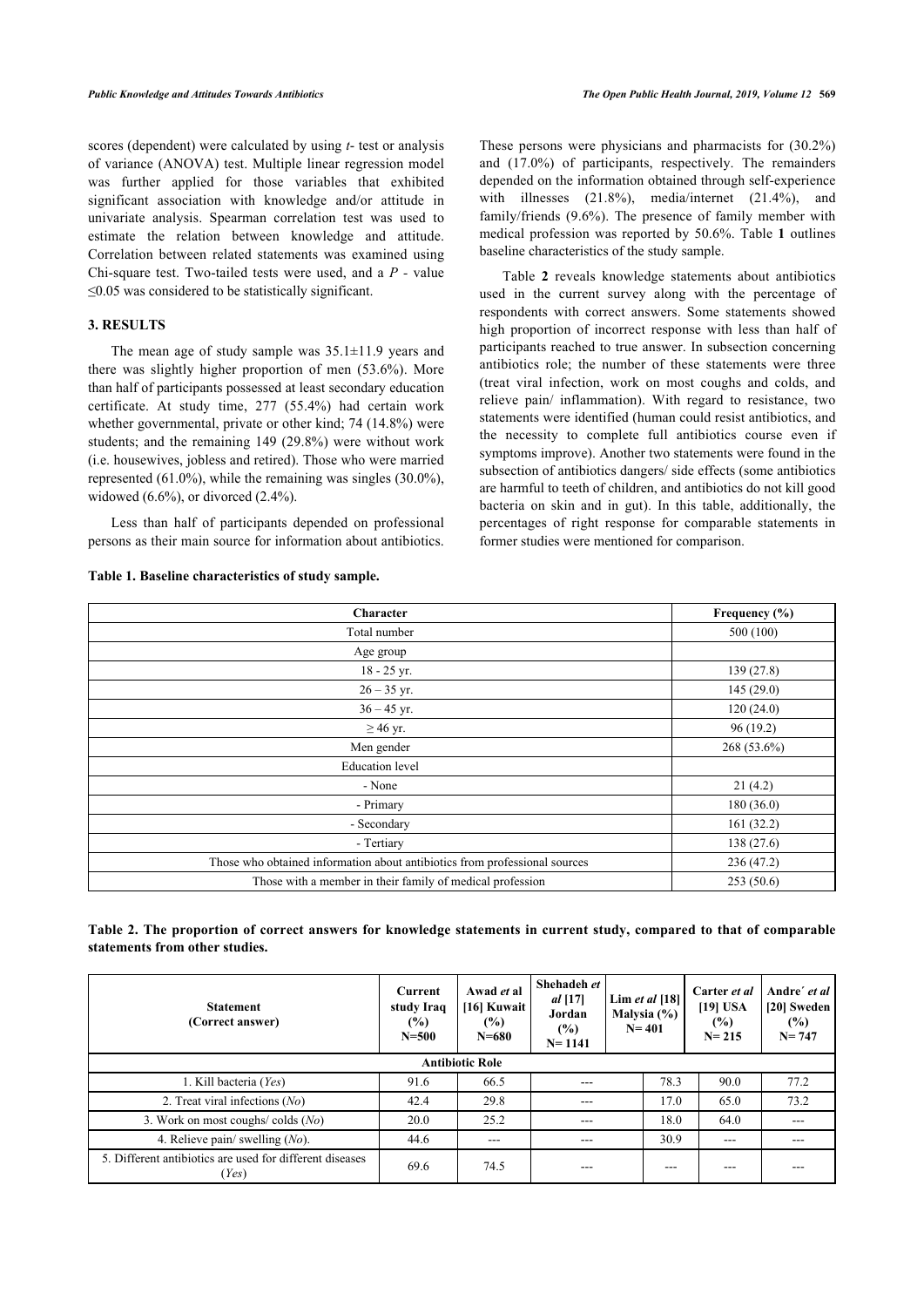#### **570** *The Open Public Health Journal, 2019, Volume 12 Al-Yasseri and Hussain*

| <b>Statement</b><br>(Correct answer)                                                       | <b>Current</b><br>study Iraq<br>$\frac{6}{2}$<br>$N = 500$ | Awad et al<br>[16] Kuwait<br>(%)<br>$N = 680$ | Shehadeh et<br>$al$ [17]<br>Jordan<br>(%)<br>$N = 1141$ | Lim et al $[18]$<br>Malysia $(\%)$<br>$N = 401$ |      | Carter et al<br>$[19]$ USA<br>$(\%)$<br>$N = 215$ |      |
|--------------------------------------------------------------------------------------------|------------------------------------------------------------|-----------------------------------------------|---------------------------------------------------------|-------------------------------------------------|------|---------------------------------------------------|------|
|                                                                                            |                                                            | <b>Resistance</b>                             |                                                         |                                                 |      |                                                   |      |
| 6. Bacteria could resist antibiotics (Yes)                                                 | 73.4                                                       | ---                                           | ---                                                     |                                                 | ---  | $---$                                             | 80.7 |
| 7. Human body could resist antibiotics (No)                                                | 18.6                                                       | 7.5                                           | ---                                                     |                                                 | ---  | 4.0                                               | 15.3 |
| 8. Antibiotics resistant infection is not easily cured (Yes)                               | 66.2                                                       | ---                                           | ---                                                     |                                                 | ---  | $---$                                             | ---  |
| 9. Long & frequent antibiotics use make bacteria more<br>resistant $(Yes)$                 | 68.8                                                       | 49.0                                          | 36.0                                                    |                                                 | 67.8 | 93.0                                              |      |
| 10. Full antibiotic course can be stopped if symptoms<br>improve $(No)$                    | 38.2                                                       | $- - -$                                       | 61.5                                                    |                                                 | 38.1 | 82                                                | 94.5 |
|                                                                                            |                                                            | Dangers /<br>side effects                     |                                                         |                                                 |      |                                                   |      |
| 11. Antibiotics may cause fatal allergic reaction (Yes)                                    | 60.6                                                       | ---                                           | 68.6                                                    |                                                 | ---  | $---$                                             |      |
| 12. If allergic skin reaction developed, same antibiotic<br>should not be used again (Yes) | 79.6                                                       | 77.8                                          | ---                                                     |                                                 | ---  | ---                                               |      |
| 13. Some antibiotics are harmful to teeth of children<br>(Yes)                             | 36.8                                                       |                                               | 67.3                                                    |                                                 | ---  | ---                                               |      |
| 14. Antibiotics do not kill good bacteria on skin and in<br>gut(No)                        | 29.0                                                       | 51.1                                          |                                                         |                                                 | 39.7 | 81.0                                              |      |

Statements concerning attitude, the proportion of those with appropriate response, and the findings in comparable previous studies are illustrated in Table **[3](#page-3-0)**. In the present study, statements that demonstrated inappropriate response in more than half of participants were: the opinion from keeping leftover antibiotics in home, taking antibiotics for cold/ flu without consulting doctor, and taking antibiotics when having fever without consulting doctor.

The relationship between participants' knowledge/attitude scores and their baseline characteristics is clarified in Table **[4](#page-3-1)**. Mean values of knowledge and attitude scores among all participants were  $7.39\pm1.99$  out of 14 and  $3.52\pm1.42$  out of 6, respectively. After the application of multiple linear regression model, only education maintained showing high significant association with knowledge and attitude (*p*<0.001); while the presence of family member with medical profession exhibited significant association with knowledge exclusively  $(p=0.011)$ . The knowledge and attitude scores steadily increase with rise in education level and post hoc analysis revealed that those with tertiary education have significantly higher scores than others. In the same context, those with a member of medical profession in their families have significantly better knowledge than others. Better knowledge score was a predictor of better attitude score (*r=0.261, p*<0.001).

<span id="page-3-0"></span>

| Table 3. Proportion of appropriate responses for attitude statements in current study, compared to that of comparable |  |  |  |  |  |
|-----------------------------------------------------------------------------------------------------------------------|--|--|--|--|--|
| statements from other studies.                                                                                        |  |  |  |  |  |

<span id="page-3-1"></span>

| <b>Statement</b><br>(Appropriate response)                                                             | Current<br>study Iraq<br>(%)<br>$N = 500$ | Awad et al<br>[16]<br>Kuwait<br>(%)<br>$N = 680$ | $(\frac{9}{6})$ N=852 | Huang et al Lim et al [18]<br>[21] China   Malaysia (%)<br>$N = 401$ | Chinnasami et al Andre' et al<br>$[22]$ India<br>(%)<br>$N = 491$ | [20] Sweden<br>$(\%)$<br>$N = 747$ |
|--------------------------------------------------------------------------------------------------------|-------------------------------------------|--------------------------------------------------|-----------------------|----------------------------------------------------------------------|-------------------------------------------------------------------|------------------------------------|
| 1. There is misuse/abuse of antibiotics in country $(A\text{gree})$                                    | 85.4                                      | ---                                              | 80.5                  | ---                                                                  | $---$                                                             | ---                                |
| 2. It is good to be able to buy antibiotics from pharmacy<br>without a prescription (Disagree)         | 54.4                                      | 66.6                                             |                       |                                                                      | 69.2                                                              | 89.1                               |
| 3. There is need to establish public campaign on rational<br>use of antibiotics<br>(A <sub>gre</sub> ) | 83.8                                      |                                                  | 74.1                  |                                                                      |                                                                   |                                    |
| 4. It is good to keep leftover antibiotics in home for future<br>need<br>(Disagree)                    | 37.2                                      | 55.7                                             |                       | 83.0                                                                 | 64.1                                                              | 92.4                               |
| 5. It is appropriate to take antibiotics for cough /colds<br>without consulting doctor<br>(Disagree)   | 42.2                                      | 42.9                                             |                       | 38.2                                                                 | 13.0                                                              |                                    |
| 6. It is appropriate to use antibiotics for fever without<br>consulting doctor<br>(Disagree)           | 49.4                                      | ---                                              |                       |                                                                      | 20.3                                                              |                                    |

*(Table 2) contd.....*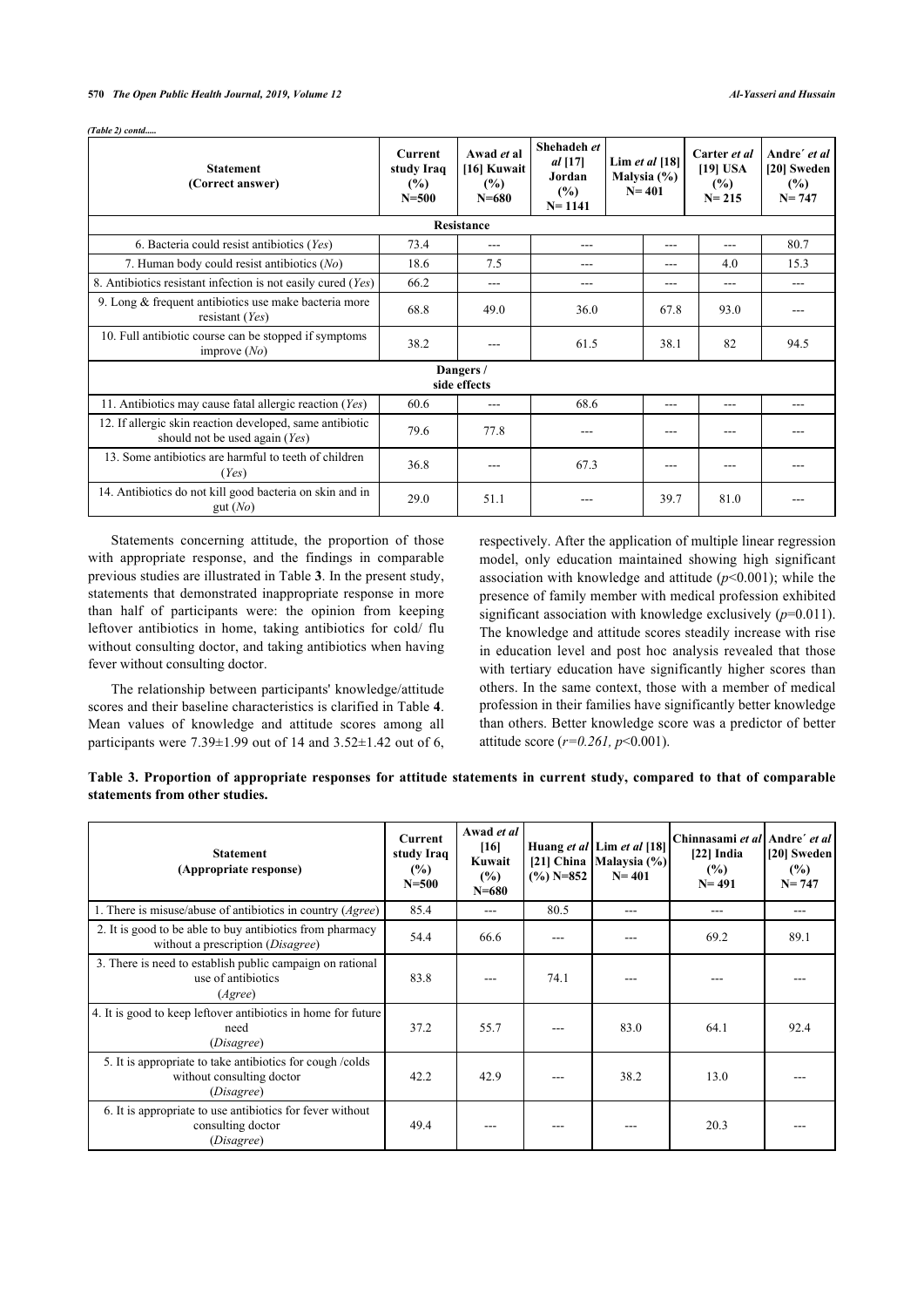| Character                                         | <b>Knowledge Score</b><br>P-value<br>Mean (SD) |         | <b>Attitude Score</b><br>Mean (SD) | P-value |
|---------------------------------------------------|------------------------------------------------|---------|------------------------------------|---------|
|                                                   | Age group                                      |         |                                    |         |
| 18 - 25 yr.                                       | 7.27(2.02)                                     |         | 3.53(1.50)                         |         |
| $26 - 35$ yr.                                     | 7.37(1.80)                                     |         | 3.36(1.43)                         |         |
| $36 - 45$ yr.                                     | 7.48(1.95)                                     | 0.760   | 3.55(1.37)                         | 0.261   |
| $\geq$ 46 yr.                                     | 7.51(2.27)                                     |         | 3.73(1.36)                         |         |
|                                                   | Gender                                         |         |                                    |         |
| - Men                                             | 7.37(2.07)                                     |         | 3.52(1.46)                         |         |
| - Women                                           | 7.42(1.90)                                     | 0.801   | 3.53(1.39)                         | 0.978   |
|                                                   | <b>Education</b> level                         |         |                                    |         |
| - None                                            | 6.86(1.93)                                     |         | 3.43(1.32)                         |         |
| - Primary                                         | 6.92(1.85)                                     | < 0.001 | 3.06(1.34)                         | < 0.001 |
| - Secondary                                       | 7.23(1.96)                                     |         | 3.50(1.30)                         |         |
| - Tertiary                                        | 8.28 (1.93)                                    |         | 4.17(1.49)                         |         |
|                                                   | Source for information about antibiotics       |         |                                    |         |
| - Professional                                    | 7.62(2.04)                                     |         | 3.72(1.38)                         |         |
| - Non-professional                                | 7.19(1.93)                                     | 0.360   | 3.34(1.44)                         | 0.119   |
| Presence of family member with medical profession |                                                |         |                                    |         |
| - Yes                                             | 7.89(1.94)                                     |         | 3.72(1.43)                         |         |
| $- No$                                            | 6.89(1.92)                                     | 0.011   | 3.33(1.39)                         | 0.525   |
| <b>Total</b>                                      | 7.39 (1.99)                                    |         | 3.52(1.42)                         |         |

**Table 4. Relationship between participants' knowledge/attitude scores about antibiotics and baseline characteristics.**

#### **4. DISCUSSION**

Public awareness and perception about antibiotics has been studied to a limited extent in Iraq [\[20](#page-6-14) - [22](#page-6-16)] This study aims to collect more information on this subject for better understanding of situation in this country. People in Iraq can attend outpatient clinics of hospitals directly without referral from general practice, so our sample represents to a large extent various segments of community.

#### **4.1. Knowledge of Participants**

The current study revealed many gaps in knowledge about antibiotics. Less than 15% of participants can be considered to have good knowledge  $(\geq 10$  correct statements), and nearly onethird of them have poor level with <50% correct answers. However, these results are better than those reported by Shehadeh *et al* [\[13\]](#page-6-17) in Jorden which estimated the percentage of participants who answered correctly less than 50% on questions concerning the knowledge to be 47.3%. Additionally, in the present study, the total knowledge score mean 7.39  $\pm$ 1.99 and median 7 out of the 14 are comparable to that of Lim *et al* study in Malaysia [\[14\]](#page-6-18) which estimated the mean of their participants at 6.07 ± 2.52 and median at 6 out of 12. Awad *et al.* [\[12](#page-6-9)] recorded the median knowledge score of respondents in Kuwait to be 7 out of the 13.

High proportion of participants answered 'Yes' to both statements concerning possibility of using antibiotics to treat bacteria and treat viruses. This indicates the presence of confusion concerning this issue among people. Shehadeh *et al.* [[13\]](#page-6-17) pointed that many people do not understand the differences between bacteria and viruses, and believed that antibiotics work against both which subsequently lead to unnecessary use. André *et al.* [[16](#page-6-12)] suggested the use of bacteria

or virus terminology by doctors instead of microbes when explaining the prescription decision regarding antibiotics to avoid this ambiguity.

Nearly two-thirds of participants did not agree that misuse of antibiotics affects their effectiveness (defined as not completing full antibiotic course); and around one-thirds did not accept that excessive antibiotics use reduces their effectiveness (*i.e.* bacteria become more resistant to antibiotic with its frequent and prolonged use). Additionally, a considerable proportion of study sample (≈30%) did not aware that different antibiotics are used for different diseases. Furthermore, low percentage of participants knew there is no need for using antibiotics to relieve colds, coughs, pains, and swellings. These faulty beliefs will increase indiscriminate use of antibiotics and lead to emergence and spread of resistant bacterial strains [[23](#page-6-19), [24](#page-6-20)]. Arepyeva *et al.* [\[25](#page-6-21)] demonstrated that antibiotic use level significantly influences resistance level in some antibiotic-microorganism pairs. Steinke and Davey [[26](#page-6-22)] found the evidence of a cause–effect relationship between levels of antibiotics consumption and resistance in community.

The highly significant association (*p*=0.002) between the statements of "antibiotics roles in relieving pain and swelling" and "possibility of stopping full antibiotics course if symptoms improve" indicates that the knowledge gap may not be totally random. Lim *et al* [[14\]](#page-6-18) thought people might mistake antibiotics as equivalent to painkillers or NSAIDs, leading them to assume it is okay to stop them, as they would do with painkillers and anti-inflammatory drugs when feeling better.

A considerable proportion of study sample (nearly onethird) was unaware with seriousness of antibiotics-resistant infections (defined as the difficulty in curing antibiotics resistant infection). The implication of this issue appeared clear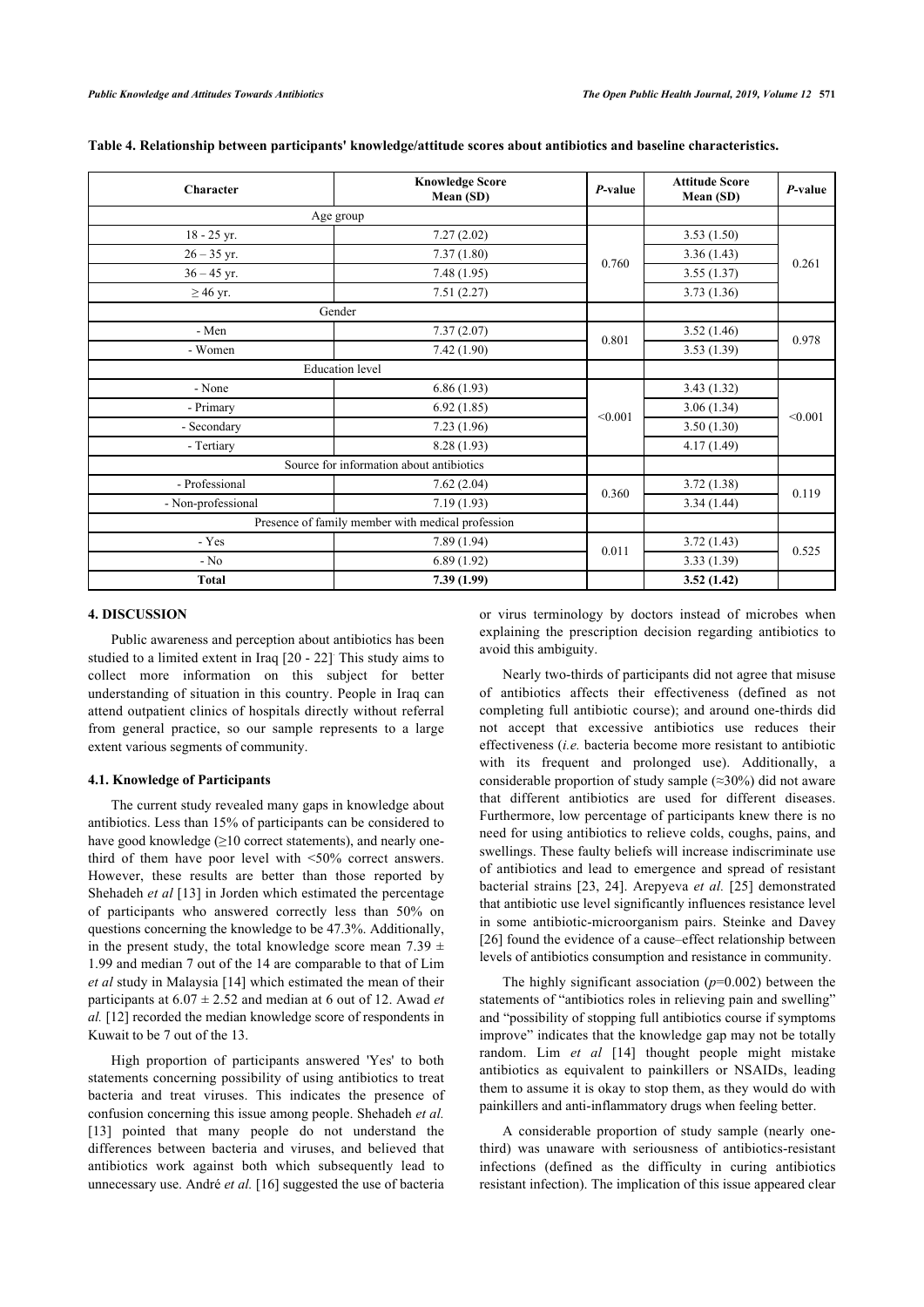in cross-tabulate analysis. Not knowing the correct answer for this statement linked significantly with not taking positive attitude to calls to establish public campaign on rational antibiotics use  $(p=0.027)$  and to stop buying antibiotics from pharmacy without medical prescription (*p*=0.001).

The majority of participants thought that the development of resistance is not merely related to bacteria; as human body could build immunity to antibiotics. Andre´ *et al* [\[16\]](#page-6-12) thought this belief is caused by the inability of people to understand clearly the biological mechanism of resistance. Brookes-Howell *et al.* [\[27\]](#page-6-23) believed that as people think specific antibiotic no longer works because the body got used to it, they switch to another stronger. This exacerbates the problem of misuse.

Education, which appeared in the current study to determine the level of knowledge, has been reported as a factor significantly and positively associated with the knowledge about antibiotics in many literatures [\[12,](#page-6-9) [14,](#page-6-18) [16](#page-6-12), [18,](#page-6-10) [28\]](#page-6-24). The association of higher knowledge level with the presence of medical person as family member run in agreement with Napolitano *et al.* finding[[28](#page-6-24)] that those who have a family member working in the health-care sector were 2.2 (95% CI  $=1.1-4.5$ ) times as likely to know the definition of antibiotic resistance compared to others.

### **4.2. Attitude of Participants**

The attitude of participants toward antibiotics selfmedication contains also shortcomings. The total attitude score mean 3.52±1.42 and median 3 out of the 6 are lower than that reported before. Lim *et al.* [[14\]](#page-6-18) recorded the mean score of  $5.59 \pm 1.67$  and median of 6 out of 8. The median score reported by Awad *et al* [[12\]](#page-6-9) was 4 out of the 7. More than half of sample of the current study can be considered to have a negative attitude as their individual attitude score ≤3.

High proportions of participants have inappropriate view regarding antibiotics utilization for managing cold, flu or fever without physician's consultation by buying them directly from pharmacies or using left-over antibiotics. These proportions are generally higher than those reported in other developing countries [\[12,](#page-6-9) [14](#page-6-18), [18](#page-6-10)] which indicate the essential need for prompt actions to address this problem. However, still the vast majority of participants acknowledged there is misuse of antibiotics in Iraq and they supported establishment of public campaign. This is something encouraging for conduction of such activities, and shows that most people aware for seriousness of this issue and they do not know enough about it.

In this study, only education revealed significant association with attitude. Those with lower attitude score tended to have low level of education. Shehadeh *et al.* [[13](#page-6-17)] found that level of education, gender, and age has significant association with public attitude towards self-medication. Lim *et al* [\[14](#page-6-18)] reported that gender, race, highest education level, employment status and healthcare-related occupation contributed significantly to the mean attitude score. These variations may be related to the difference in sociodemographic characteristics and design in each study.

The finding of presence of direct correlation between participants' knowledge and attitude scores is in agreement with that reported previously [\[12,](#page-6-9) [14](#page-6-18), [17,](#page-6-13) [29](#page-6-25)]. This is a motivation for conducting awareness campaigns as correcting misinformation among population will contribute to change to better their opinions about antibiotics utilization. Nevertheless, attention should be paid in parallel for improving inappropriate people's attitude because simply improving knowledge without changing attitude was reported to increase self-medication practice[[30\]](#page-7-0).

#### **4.3. Strengths and Limitations**

To our knowledge, this is the first study investigating public knowledge and attitude about antibiotics in Baghdad, yet the interpretation of findings should take into account some limitations. Selection bias might occur due to the convenience sampling method. As the study was conducted in a single place, the findings may not be possible to be fully generalized to the whole capital. The survey methodology prohibited the participation of individuals who could not reply, confused or cognitively impaired and those who did not know the meaning of term "antibiotic". However, reliance on face to face interview method enabled the collection of data from people who have difficulty in reading because of their low education level, old age or existence of physical health problems among them. Additionally, this method ensured that all the required points were answered.

# **CONCLUSION**

This study revealed that public awareness about antibiotic resistance and factors responsible on it remain largely unrecognized in Baghdad. Many participants did not have sufficient knowledge about indications for antibiotics use and consequences of their over/ misuse. Additionally, inappropriate attitude towards antibiotic self-medication were identified among large proportion of participants.

Policy makers should use the key findings of current study in developing multi-faceted strategy to raise public awareness about antibiotics and improve their utilization. This could include: (i) Emphasizing the role of healthcare providers in disseminating the culture of proper antibiotics use; (ii) Applying monitoring and auditing policy for the process of prescription and dispending of antibiotics; (iii) Conducting public educational programs through mass media and outreach activities about proper antibiotics utilization and risks of misuse. Further studies are needed to be implemented as a complementary to this study. These studies should be conducted at the national level, involve sample from different provinces and investigate knowledge and attitude of health care providers which were not covered here.

# **ETHICS APPROVAL AND CONSENT TO PARTICIPATE**

The study protocol was reviewed and approved from Ethics Review Board in Al.Nahrain College of Medicine, Iraq.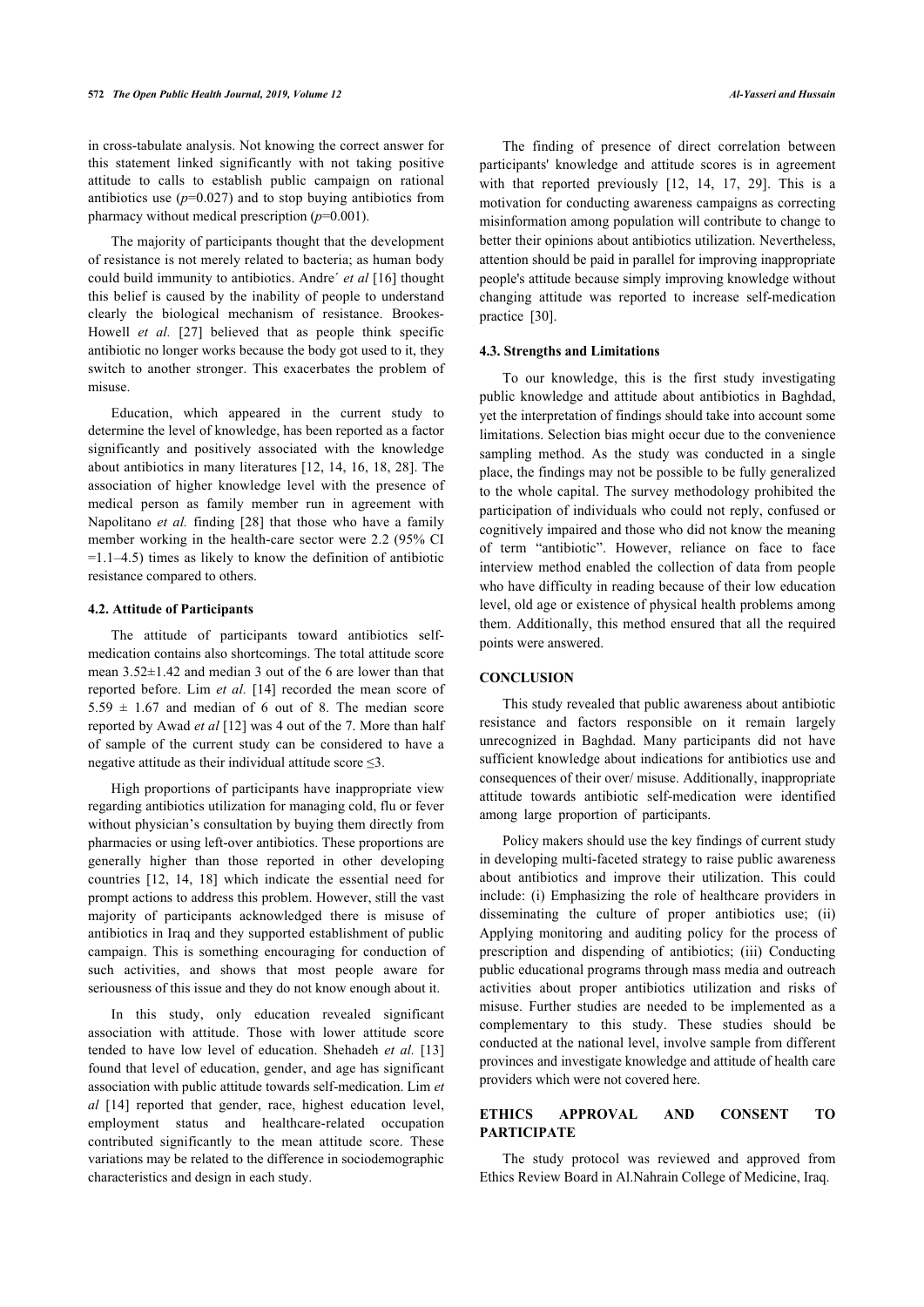# <span id="page-6-9"></span>**HUMAN AND ANIMAL RIGHTS**

Not applicable.

#### <span id="page-6-17"></span>**CONSENT FOR PUBLICATION**

Informed consent from all participants was obtained and the potential participants were clearly assured that their participation is voluntary and any data obtained would be treated confidentially and for purpose of research only.

# <span id="page-6-18"></span>**AVAILABILITY OF DATA AND MATERIALS**

The data supporting the findings of the article is available in the Synapse Storage at [https://www.synapse.org/#!Synapse](https://www.synapse.org/#!Synapse:syn21387796) [:syn21387796,](https://www.synapse.org/#!Synapse:syn21387796) Synapse ID:syn21385153.

### <span id="page-6-12"></span>**FUNDING**

None.

# <span id="page-6-13"></span>**CONFLICT OF INTEREST**

<span id="page-6-10"></span>The authors declare no conflicts of interest, financial or otherwise.

#### <span id="page-6-11"></span>**ACKNOWLEDGEMENTS**

The authors want to thank the undergraduate medical students of fourth grade in Al. Nahrain College of Medicine for their efforts in data collection.

## <span id="page-6-15"></span><span id="page-6-14"></span><span id="page-6-0"></span>**REFERENCES**

- [1] Leekha S, Terrell CL, Edson RS. General principles of antimicrobial therapy. Mayo Clin Proc 2011; 86(2): 156-67. [\[http://dx.doi.org/10.4065/mcp.2010.0639\]](http://dx.doi.org/10.4065/mcp.2010.0639) [PMID: [21282489](http://www.ncbi.nlm.nih.gov/pubmed/21282489)]
	-
- <span id="page-6-16"></span><span id="page-6-2"></span>[2] Fair RJ, Tor Y. Antibiotics and bacterial resistance in the  $21<sup>st</sup>$  century. Perspect Medicin Chem 2014; 6: 25-64.
- [3] Martínez-González NA, Coenen S, Plate A, *et al.* The impact of interventions to improve the quality of prescribing and use of antibiotics in primary care patients with respiratory tract infections: A systematic review protocol. BMJ Open 2017; 7(6)e016253 [\[http://dx.doi.org/10.1136/bmjopen-2017-016253](http://dx.doi.org/10.1136/bmjopen-2017-016253)] [PMID: [28611111\]](http://www.ncbi.nlm.nih.gov/pubmed/28611111)
- <span id="page-6-19"></span><span id="page-6-1"></span>[4] Aminov RI. A brief history of the antibiotic era: Lessons learned and challenges for the future. Front Microbiol 2010; 1: 134. [\[http://dx.doi.org/10.3389/fmicb.2010.00134\]](http://dx.doi.org/10.3389/fmicb.2010.00134) [PMID: [21687759](http://www.ncbi.nlm.nih.gov/pubmed/21687759)]
- <span id="page-6-3"></span>[5] Naylor NR, Atun R, Zhu N, *et al.* Estimating the burden of antimicrobial resistance: a systematic literature review. Antimicrob Resist Infect Control 2018; 7: 58.
- <span id="page-6-21"></span><span id="page-6-20"></span>[\[http://dx.doi.org/10.1186/s13756-018-0336-y](http://dx.doi.org/10.1186/s13756-018-0336-y)] [PMID: [29713465\]](http://www.ncbi.nlm.nih.gov/pubmed/29713465) [6] Founou RC, Founou LL, Essack SY. Clinical and economic impact of antibiotic resistance in developing countries: A systematic review and meta-analysis.Butaye P, ed PLoS ONE. 2017.
- [\[http://dx.doi.org/10.1371/journal.pone.0189621\]](http://dx.doi.org/10.1371/journal.pone.0189621)
- <span id="page-6-4"></span>[7] Llor C, Bjerrum L. Antimicrobial resistance: risk associated with antibiotic overuse and initiatives to reduce the problem. Ther Adv Drug Saf 2014; 5(6): 229-41.
- [\[http://dx.doi.org/10.1177/2042098614554919](http://dx.doi.org/10.1177/2042098614554919)] [PMID: [25436105\]](http://www.ncbi.nlm.nih.gov/pubmed/25436105)
- <span id="page-6-22"></span><span id="page-6-5"></span>[8] Lee CR, Cho IH, Jeong BC, Lee SH. Strategies to minimize antibiotic resistance. Int J Environ Res Public Health 2013; 10(9): 4274-305. [\[http://dx.doi.org/10.3390/ijerph10094274\]](http://dx.doi.org/10.3390/ijerph10094274) [PMID: [24036486](http://www.ncbi.nlm.nih.gov/pubmed/24036486)]
- <span id="page-6-23"></span><span id="page-6-6"></span>[9] ECDC/EMEA. European Centre for Disease Control and European Medicines Agency The bacterial challenge: time to react 2009. Available from: the from: the from: the from: the from: the from: the from: the from: the from: the from: the from: the from: the from: the from: the from: the from: the from: the from: the from: the from: the from: the fr [https://ecdc.europa.eu/sites/portal/files/media/en/publications/Publicati](https://ecdc.europa.eu/sites/portal/files/media/en/publications/Publications/0909_TER_The_Bacterial_Challenge_Time_to_React.pdf) [ons/0909\\_TER\\_The\\_Bacterial\\_Challenge\\_Time\\_to\\_React.pdf](https://ecdc.europa.eu/sites/portal/files/media/en/publications/Publications/0909_TER_The_Bacterial_Challenge_Time_to_React.pdf) [Accessed 4 August 2018]
- <span id="page-6-24"></span><span id="page-6-7"></span>[10] CDC. Centers for Disease Control and Prevention 2013. Available from:<http://www.cdc.gov/drugresistance/pdf/ar-threats-2013-508.pdf> [Accessed 4 August 2018]
- <span id="page-6-25"></span><span id="page-6-8"></span>[11] WHO. World Health Organization 2018. Available from: <http://www.who.int/news-room/fact-sheets/detail/antibiotic-resistance>

[Accessed 4 August 2018]

[12] Awad AI, Aboud EA. Knowledge, attitude and practice towards antibiotic use among the public in Kuwait.PLoS ONE 2015; 10(2): e0117910.

[\[http://dx.doi.org/10.1371/journal.pone.0117910\]](http://dx.doi.org/10.1371/journal.pone.0117910)

- [13] Shehadeh M, Suaifan G, Darwish RM, Wazaify M, Zaru L, Alja'fari S. Knowledge, attitudes and behavior regarding antibiotics use and misuse among adults in the community of Jordan. A pilot study. Saudi Pharm J 2012; 20(2): 125-33. [\[http://dx.doi.org/10.1016/j.jsps.2011.11.005\]](http://dx.doi.org/10.1016/j.jsps.2011.11.005) [PMID: [23960783](http://www.ncbi.nlm.nih.gov/pubmed/23960783)]
- [14] Lim KK, Teh CC. A crosss study of public knowledge and attitude towards antibiotics in Putrajaya, Malaysia. South Med Rev 2012; 5(2): 26-33. [PMID: [23532680\]](http://www.ncbi.nlm.nih.gov/pubmed/23532680)
- [15] Carter RR, Sun J, Jump RLP. A survey and analysis of the American public's perceptions and knowledge about antibiotic resistance. Open Forum Infect Dis 2016; 3(3)ofw112
	- [\[http://dx.doi.org/10.1093/ofid/ofw112](http://dx.doi.org/10.1093/ofid/ofw112)] [PMID: [27382598\]](http://www.ncbi.nlm.nih.gov/pubmed/27382598)
- [16] André M, Vernby A, Berg J, Lundborg CS. A survey of public knowledge and awareness related to antibiotic use and resistance in Sweden. J Antimicrob Chemother 2010; 65(6): 1292-6. [\[http://dx.doi.org/10.1093/jac/dkq104\]](http://dx.doi.org/10.1093/jac/dkq104)
- [17] Huang Y, Gu J, Zhang M, *et al.* Knowledge, attitude and practice of antibiotics: A questionnaire study among 2500 Chinese students. BMC Med Educ 2013; 13: 163.
- [\[http://dx.doi.org/10.1186/1472-6920-13-163\]](http://dx.doi.org/10.1186/1472-6920-13-163) [PMID: [24321449\]](http://www.ncbi.nlm.nih.gov/pubmed/24321449)
- [18] Chinnasami B, Sadasivam K, Ramraj B, Pasupathy S. Knowledge, attitude and practice of parents towards antibiotic usage and its resistance. Int J Contemp Pediatr 2016; 3(1): 256-61. [\[http://dx.doi.org/10.18203/2349-3291.ijcp20160171\]](http://dx.doi.org/10.18203/2349-3291.ijcp20160171)
- [19] Gualano MR, Gili R, Scaioli G, Bert F, Siliquini R. General population's knowledge and attitudes about antibiotics: A systematic review and meta-analysis. Pharmacoepidemiol Drug Saf 2015; 24(1): 2-10.
- [\[http://dx.doi.org/10.1002/pds.3716\]](http://dx.doi.org/10.1002/pds.3716)
- [20] Darwish DA, Abdelmalek S, Abu Dayyih W, Hamadi S. Awareness of antibiotic use and antimicrobial resistance in the Iraqi community in Jordan. J Infect Dev Ctries 2014; 8(5): 616-23.
	- [\[http://dx.doi.org/10.3855/jidc.4086\]](http://dx.doi.org/10.3855/jidc.4086) [PMID: [24820466](http://www.ncbi.nlm.nih.gov/pubmed/24820466)]
- [21] Jasim AL. Parental self medication of antibiotics for children in Baghdad city. Int J Pharm Pharm Sci 2014; 6(10): 485-9.
- [22] Al Mosawi M, Albakaa A, Alameen H, Al-Essa H, Alkhirsan ZM, Fakhereldeen H, et al. Antibiotic resistance awareness between public antibiotics dispensing and prescribing patterns in Najaf Iraq Unpublished article from a study done as part of I-Act action on antibiotic resistance in Iraq project, Najaf, Iraq 2014. Available from: [https://www.researchgate.net/publication/259564613\\_Antibiotic\\_resist](https://www.researchgate.net/publication/259564613_Antibiotic_resistance_awareness_between_public_antibiotics_dispensing_and_prescribing_patterns_in_Najaf_Iraq) [ance\\_awareness\\_between\\_public\\_antibiotics\\_dispensing\\_and\\_prescrib](https://www.researchgate.net/publication/259564613_Antibiotic_resistance_awareness_between_public_antibiotics_dispensing_and_prescribing_patterns_in_Najaf_Iraq) [ing\\_patterns\\_in\\_Najaf\\_Iraq](https://www.researchgate.net/publication/259564613_Antibiotic_resistance_awareness_between_public_antibiotics_dispensing_and_prescribing_patterns_in_Najaf_Iraq) [Accessed 4 August, 2018].
- [23] CDC. Centers for Disease Control and Prevention, US Department of Health and Human Services 2013. Available from: <http://www.cdc.gov/drugresistance/pdf/ar-threats-2013-508.pdf> [Accessed 4 August, 2018]
- [24] Ventola CL. The antibiotic resistance crisis: part 1: causes and threats. P&T 2015; 40(4): 277-83. [PMID: [25859123\]](http://www.ncbi.nlm.nih.gov/pubmed/25859123)
- [25] Arepyeva MA, Kolbin AS, Sidorenko SV, Lawson R, Kurylev AA, Balykina YE, *et al.* A mathematical model for predicting the development of bacterial resistance based on the relationship between the level of antimicrobial resistance and the volume of antibiotic consumption. J Glob Antimicrob Resist 2017; 8: 148-56. [\[http://dx.doi.org/10.1016/j.jgar.2016.11.010\]](http://dx.doi.org/10.1016/j.jgar.2016.11.010)
- [26] Steinke D, Davey P. Association between antibiotic resistance and community prescribing: A critical review of bias and confounding in published studies. Clin Infect Dis 2001; 33(Suppl. 3): S193-205. [\[http://dx.doi.org/10.1086/321848](http://dx.doi.org/10.1086/321848)] [PMID: [11524719](http://www.ncbi.nlm.nih.gov/pubmed/11524719)]
- [27] Brookes-Howell L, Elwyn G, Hood K, *et al.* 'The body gets used to them': patients' interpretations of antibiotic resistance and the implications for containment strategies. J Gen Intern Med 2012; 27(7): 766-72.

[\[http://dx.doi.org/10.1007/s11606-011-1916-1\]](http://dx.doi.org/10.1007/s11606-011-1916-1) [PMID: [22065334](http://www.ncbi.nlm.nih.gov/pubmed/22065334)]

[28] Napolitano F, Izzo MT, Di Giuseppe G, Angelillo IF. Public knowledge, attitudes, and experience regarding the use of antibiotics in Italy. 2013.

[\[http://dx.doi.org/10.1371/journal.pone.0084177\]](http://dx.doi.org/10.1371/journal.pone.0084177)

[29] Kim SS, Moon S, Kim EJ. Public knowledge and attitudes regarding antibiotic use in South Korea. J Korean Acad Nurs 2011; 41(6): 742-9.